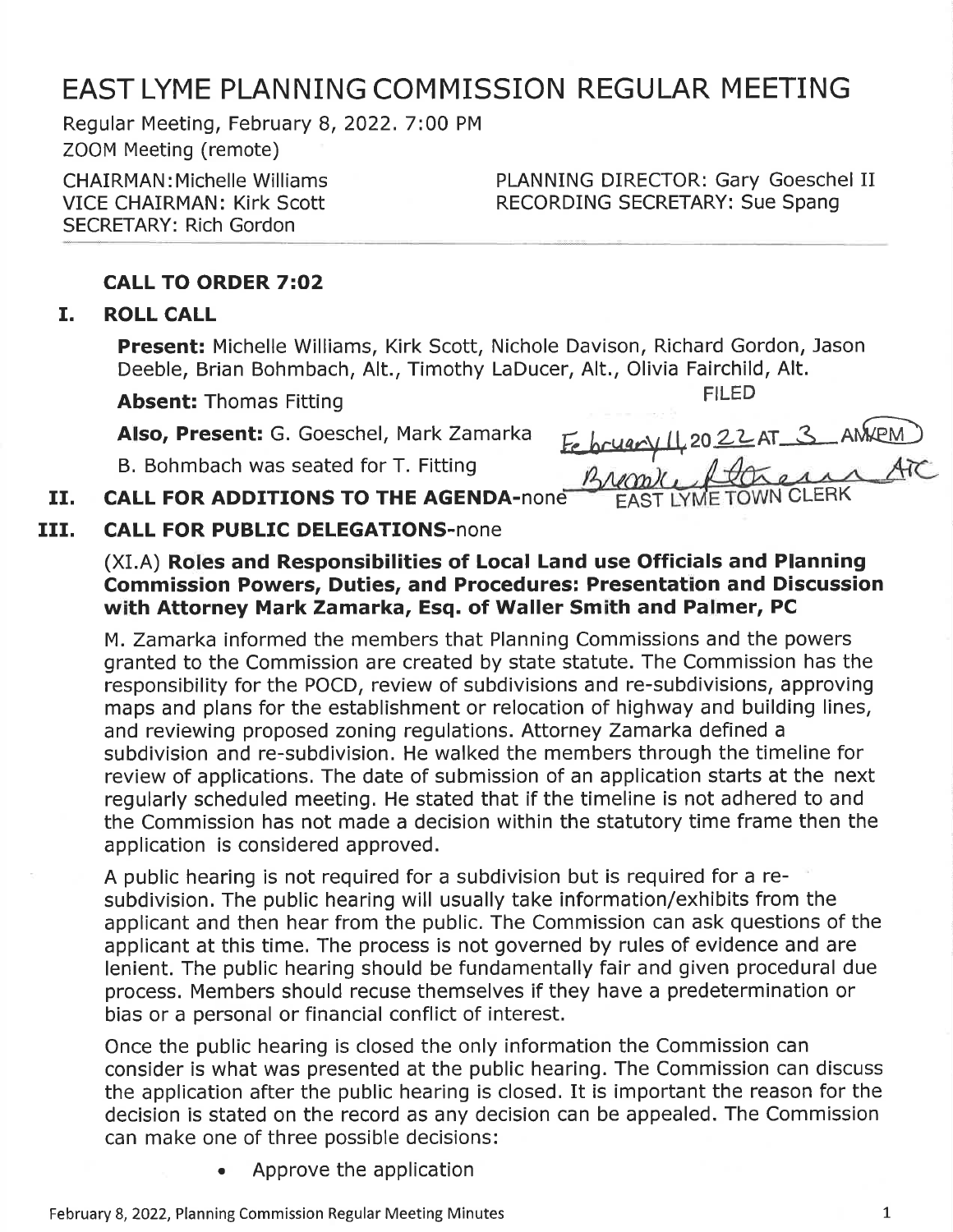- . Approve the application with modifications
- Deny the application

The Commission is also subject to FOIA requests. According to FOIA, they must allow public access to meetings and public records which include emails, text, and any communication regarding business before the Commission. The exception is an Executive Session which for the purpose of the Planning Commission would most likely be to discuss pending litigation.

#### IV. REPORTS

### A. Communications-none

- B. Zoning Representative-an updated schedule will be sent out
- C. Ex-Officio-no report
- **D. Planning Director: Gary Goeschel**

The RFP was sent out and he would like the members who have volunteered for the affordable housing subcommittee to adopt a schedule for meetings. The first meeting will be on February 10, 2022, where a chairman will be elected, and future dates will be determined.

### E. Subcommittees

• Plan of Conservation and Development

M. Williams said there will be an upcoming workshop for stakeholders.

### F. Chairman-no report

#### $V_{\star}$ APPROVAL OF THE MINUTES

### A. Minutes of Regular Meeting of January 25, 2022

### MOTION: (Scott/Deeble) to approve the minutes of January 25, 2022, as amended.

EASTLYME PLANNING COMMISSION SPECIAL REGULAR MEETING G. Goeschel informed the members that the Zoning Commission has scheduled a Public Hearing for the amendment on February March 3, 2022.

Vote: APPROVED. In favor-Williams, Scott, Deeble, Bohmbach, Gordon. Opposed-none. Abstaining-Davison.

#### VI. PUBLIC HEARINGS-none

#### VII. SUBDIVISIONS/RE-SUBDIVISIONS-(PENDING)-None

#### VIII. ZONING REFERRALS [Connecticut General Statue (CGS) 8-3a]

### A. Request of AMG PUBII, LLC, for a text amendment to the East Lyme Zoning Regulations Section 2O.26 to amend the distance between drive-thru facilities within the CA District.

G. Goeschel reviewed his memo concerning the text amendment. He is concerned the text amendment does not require a traffic study and he suggested it require a special permit. He also suggested the Commission keep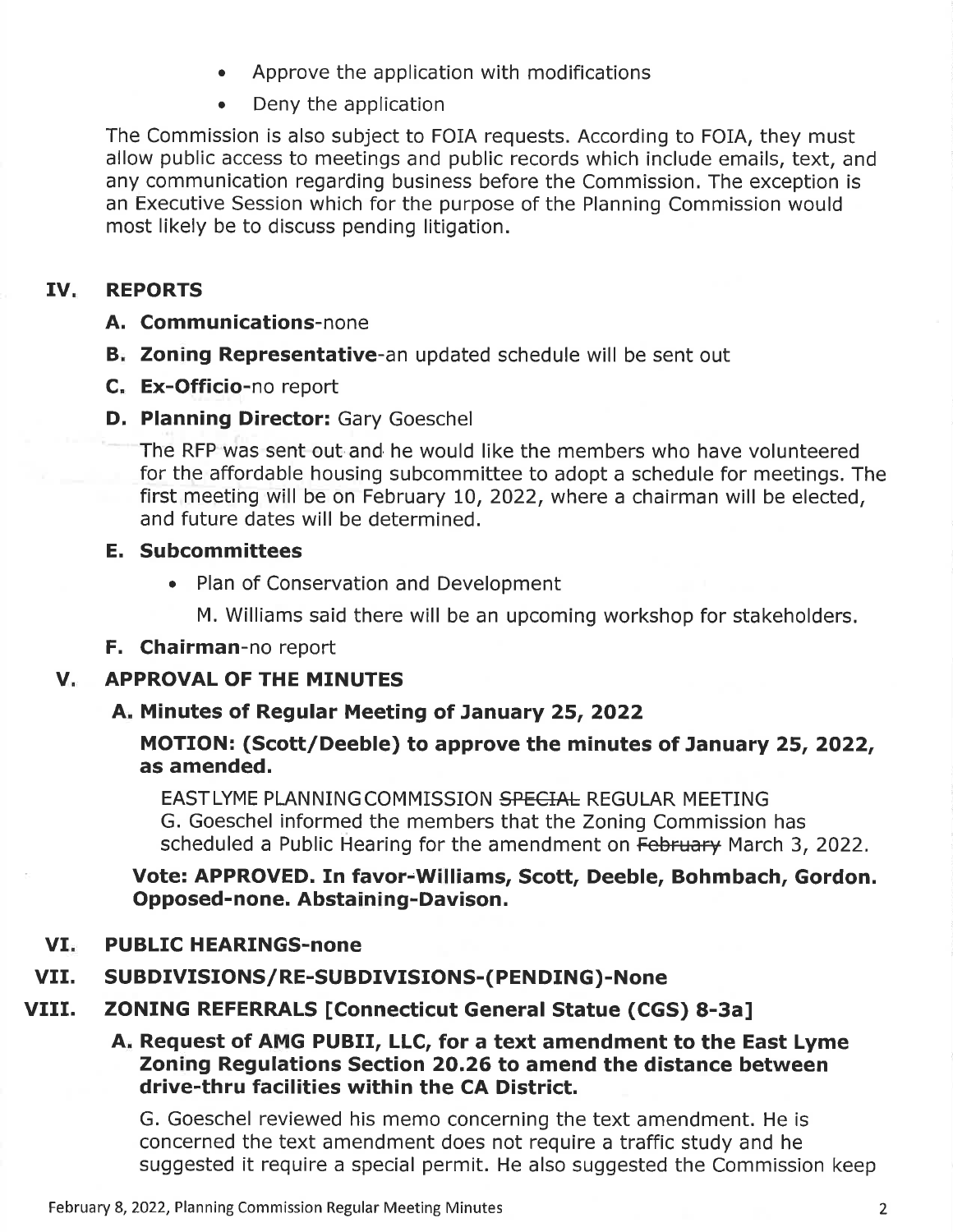the curb cuts in mind.

There was discussion on the I 95 non access line and the lack of a map showing the extent of that line and impact.

The members discussed whether the amendment was consistent or inconsistent with the POCD.

The question of community character, air quality and the possibility of the applicant utilizing ZBA as a remedy in place of a text amendment.

MOTION: (Williams/Deeble) Move to find the Zoning Referral, Request of AMG PUBII, LLC, for a text amendment to the East Lyme Zoning Regulations Section 20.26 to amend the distance between drive-thru facilities within the CA District to be INCONSISTENT with the POCD as the proposed regulation amendment does not allow for the consideration of a traffic impact or require a study, we do not have accurate mapping of the 1OOO ft I 95 non access line and there is no evaluation for the potential air quality impacts that the additional vehicular idling could contribute to and as an aside there is a mechanism whereby the applicant can apply for a variance to ZBA. Vote: APPROVED unanimously

## IX. MUNICIPAL REFERRALS [Connecticut General Statues (CGS)8-24]-none

### X. OLD BUSINESS

A. Affordable Housing Plan Update 2022-previously discussed

#### xr. NEW BUSINESS

A. Roles and Responsibilities of Local Land use Officials and Planning Commission Powers, Duties, and Procedures: Presentation and Discussion with Attorney Mark Zamarka, Esq. of Waller Smith and Palmer, PC-previously discussed

### B. Review of Commission By-Laws

The Commission suggested gender neutral changes to the By-Laws.

MOTION: (Gordon/Davison) to approve the By-Laws as amended. APPROVED unanimously.

C. Review of Subdivision Regulation revisions-no discussion

#### XII. ADJOURNMENT:

## MOTION: (Scott/Davison) to adjourn at 8:2O. Vote: APPROVED Unanimously.

Respectfully Submitted, Sue Spang, Recording Secretary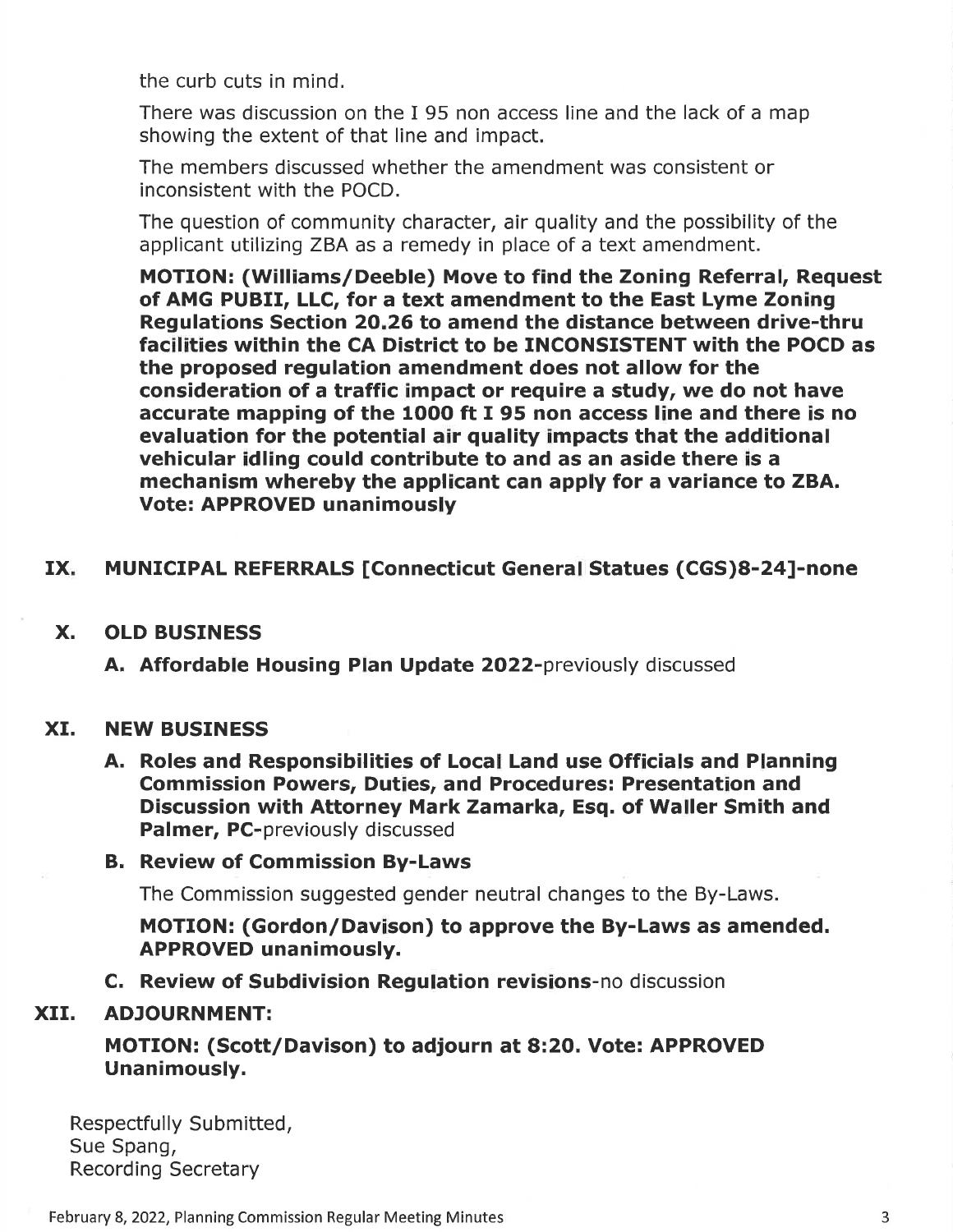2022 Meeting dates: March 8, April 12, May 10, June 14, July 12, August 9, September 13, October 11, November 15 & December 13.

Liaison Schedule: Feb.17-Davison, March 3-Bohmbach, March l7-Fairchild, April 7- Fitting, April 2l-Gordon, May 5-LaDucer, May 19-Scott, June 2-Williams, June 16-Bohmbach, July 7-Davison, August 4-LaDucer, September 1-Fairchild, September 15-Fitting, October 6, Gordon, October 20-Deeble, November 3- Scott, November 17-Williams, December 1-Bohmbach

 $\alpha$  .

 $\mathcal{W}$ 

 $\sim 10^{-11}$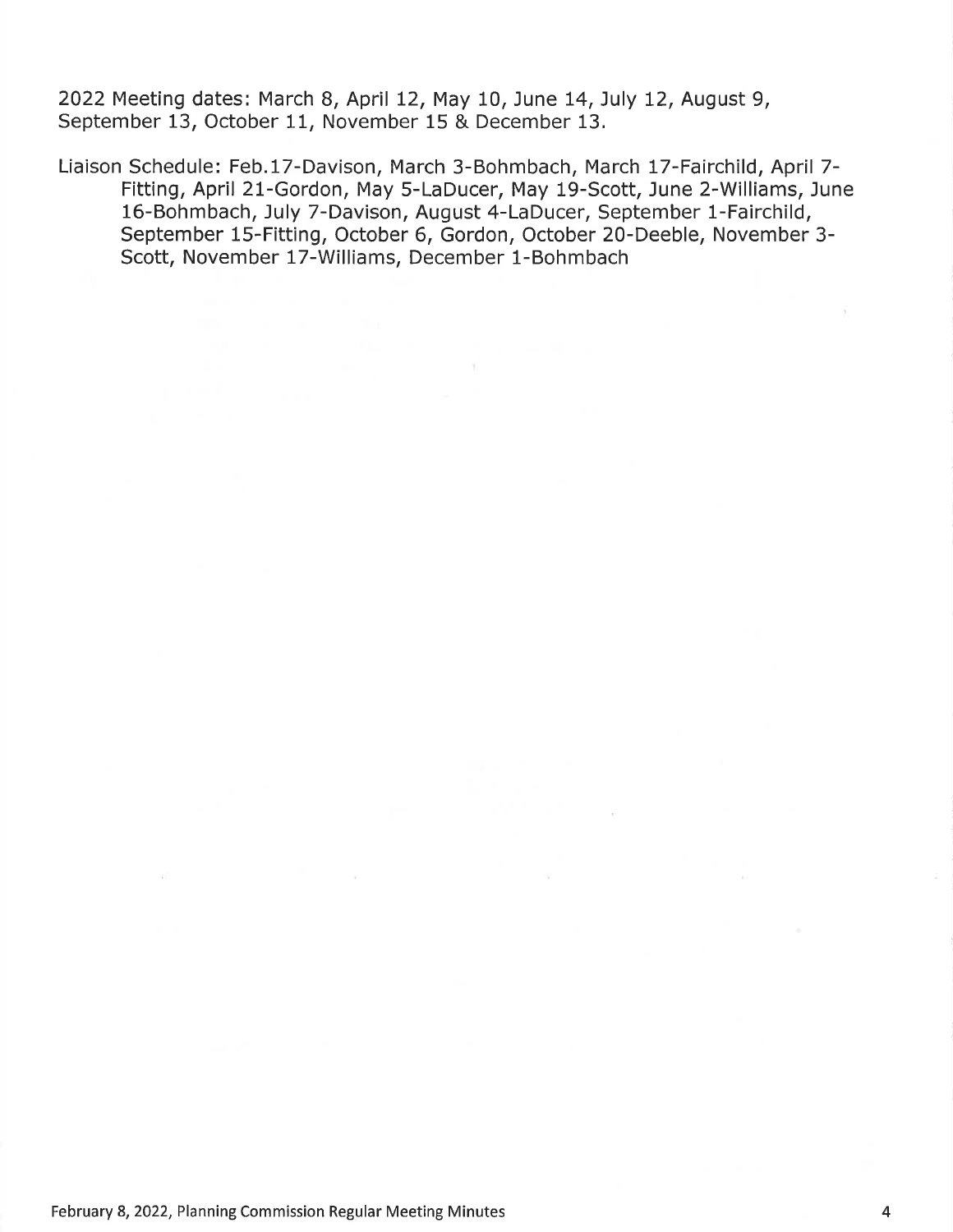# Town of

P.0, Qrawer <sup>519</sup> Department of Planning & Inland Wetlands Agency Gary A. Goeschel II, Director of Planning / Inland Wetlands Agent



# **East Lyme**

108 Pennsylvania Ave Niantic, Connecticut 06357 Phone: (860) 691-4114 Fax: (860) 860-691-0351

### MEMORANDUM

To: East Lyme Planning Commission

From: Gary A. Goeschel II, Director of Planning/ Inland Wetlands Agent

Date: October 27, 2020

Re: CGS 8-3a Zoning Referral: Petition of AMG PUB II, LLC, for a text amendment to the East Lyme Zoning Regulations, Section 20.26 to amend the distance between drive-thru facilities within the CA District

The proposed application proposes to amend the distance between drive-thru facilities within the CA Zoning District. More specifically, it proposes to eliminate Section 20.26L, the requirement that "No restaurant or food service establishment with a drive-thru facility shall be built or established upon a lot or premises within a radius of 1000-feet of any part of any other building, lot, or premises used for such purpose" and replace that language with the following:

- K. No restaurant or food service establishment with a drive-through facility shall be built or established upon a lot or premises as follows:
	- i. Within a radius of 1000-feet of any part of any other building, lot or premises, when the propased location is within 1000-feet of the Interstale I-95 Non-access line."
	- No driveway serving a Drive-Thru facility shall be closer than 250-feet from another Drive-Thru Focility as measured between the centerline of the nearesl driveways serving the Drive-Thru Facilities when outside of the 000-foot radius of the Interslate I-95 Non-access line; and  $\ddot{\mathbf{h}}$ .
	- iii. Existing premises used for such purpose prior to this regulation shall not be deemed non-conforming when located within 100-feet of the Interstate I-95 Non-access line or within 250-feet of another existing Drive-Thru facility.

Upon review of the above refercnced Zoning Refenal with the 2020 Plan of Conservation and Development, as amended, I offer the following comments:

Section 8.2, Recommendation 9, indicates the Town should adopt controls over the number of curb cuts for accsss to comrnercial developments as the abundance of vehicular access O:\Planning\Correspondence\2022 Correspondence\GG\_Memo\_8-3a\_ZC\_AMG PUS ll,LLC\_2-8-2O22docx

Town of East Lyme • P.O. Box 519 • 108 Pennsylvania Avenue • Niantic, Connecticut 06375 Phone: (860) 691-4114 • Fax: (860) 691-0351